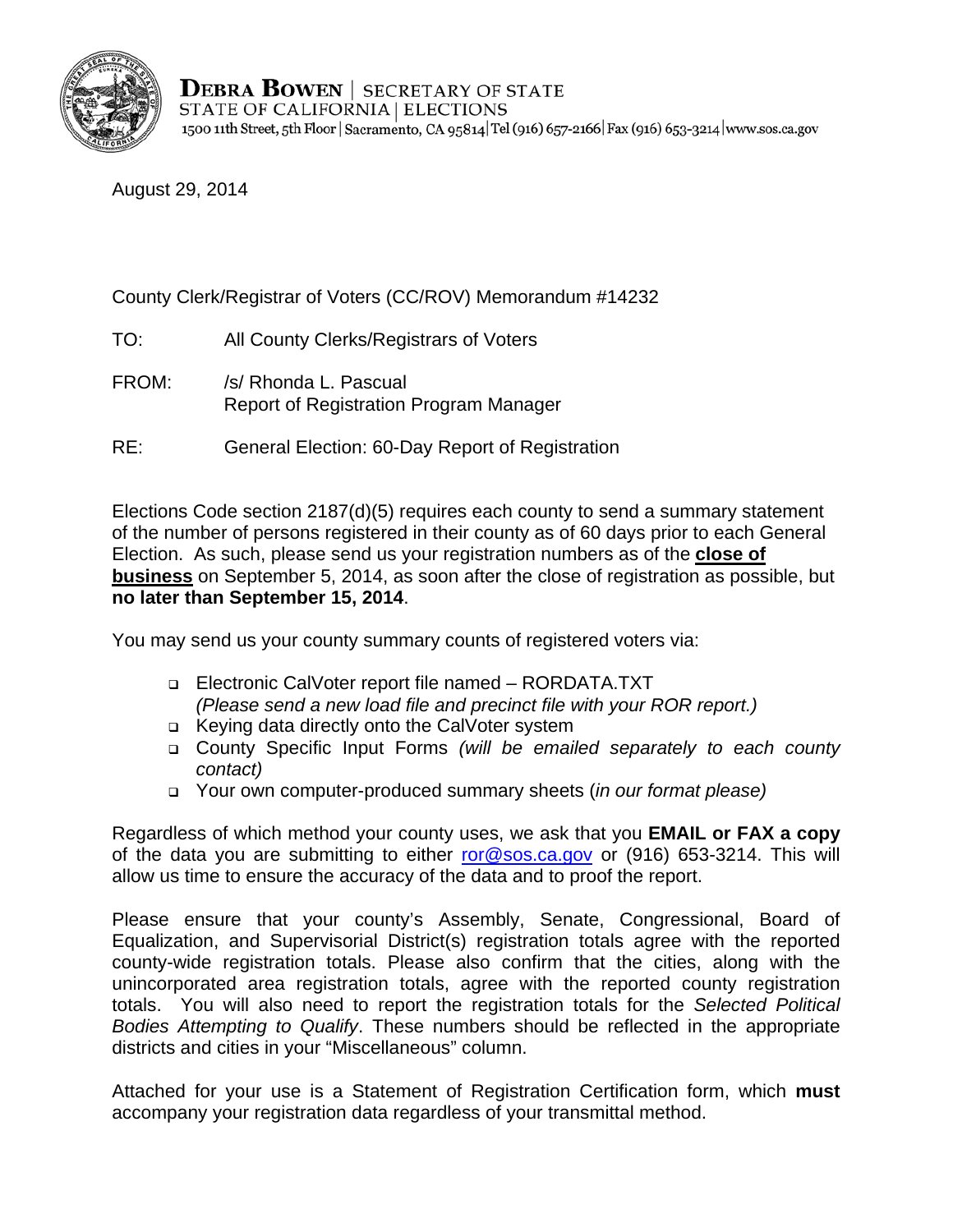CC/ROV #14232 August 29, 2014 Page 2

If you need to make any changes to your data after its submittal, you must notify us of your change in order for the information to be corrected in time for the final printing of the report. You will also need to complete another county Statement of Registration Certification form. The county specific input form(s) and the checklist will be mailed to each county.

If you have any questions, I can be reached at (916) 653-5534 or by email at ror@sos.ca.gov. For questions directly related to CalVoter data transmission, please contact the CalVoter Help Desk at (888) VOTECAL – (888) 868-3225. Thank you for your assistance.

Attachments:

- 1. Statement of Registration Certification form
- 2. Number of Registered Voters in Selected Political Bodies Attempting to Qualify Form
- 3. County Specific Input forms
- 4. Checklist for Voter Registration Reporting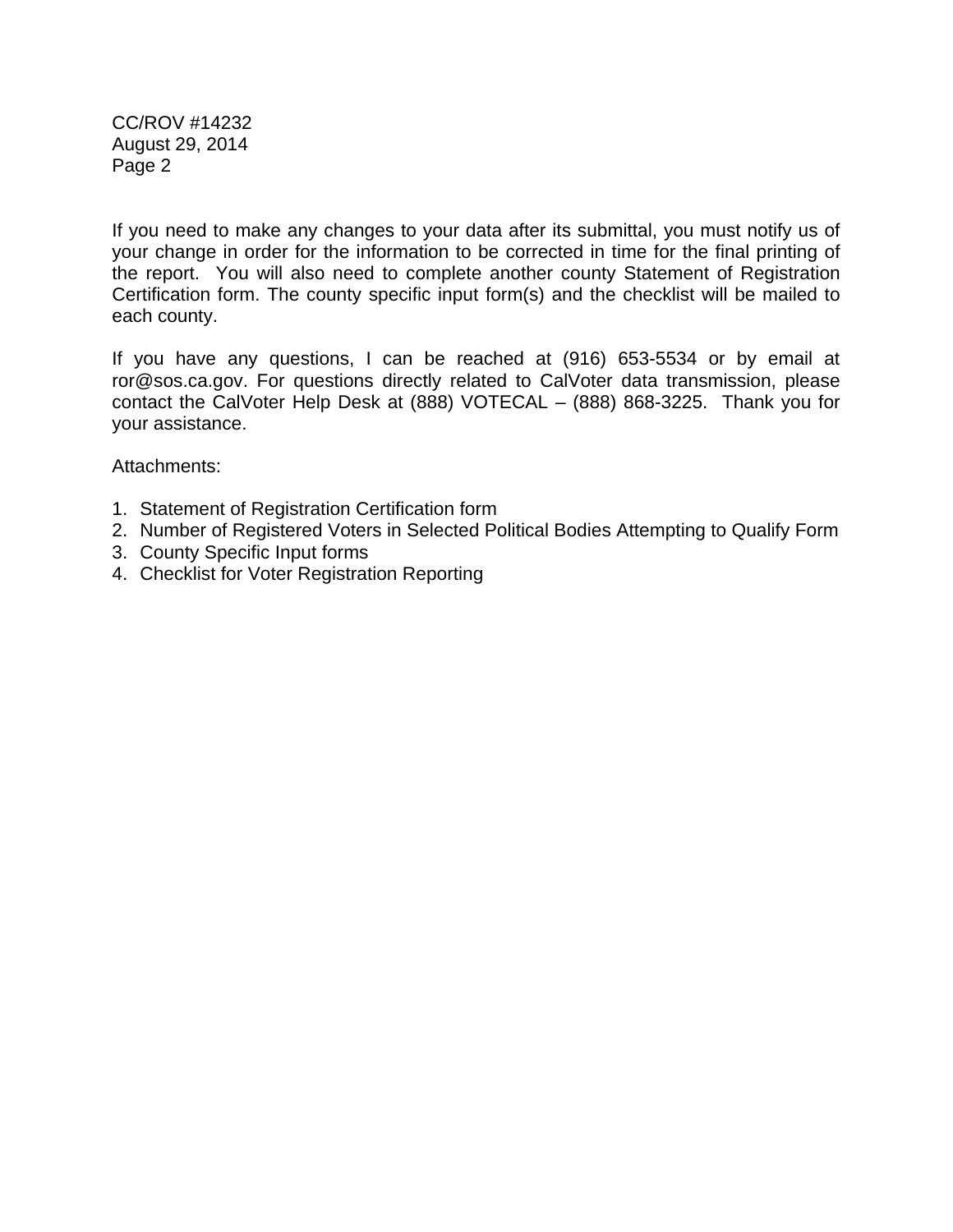# **STATEMENT OF REGISTRATION**

# **September 5, 2014**

# **REPORTING PACKET**

# **NOVEMBER 4, 2014**  General Election

Instructions:

**Please EMAIL or FAX these completed forms to the attention of:** 

**Rhonda Pascual FAX: (916) 653-3214 EMAIL: ror@sos.ca.gov** 

**Once emailed OR faxed, please mail the original copies to:** 

**Secretary of State – Elections Division ATTN: Rhonda Pascual 1500 11<sup>th</sup> Street, 5<sup>th</sup> Floor Sacramento, CA 95814**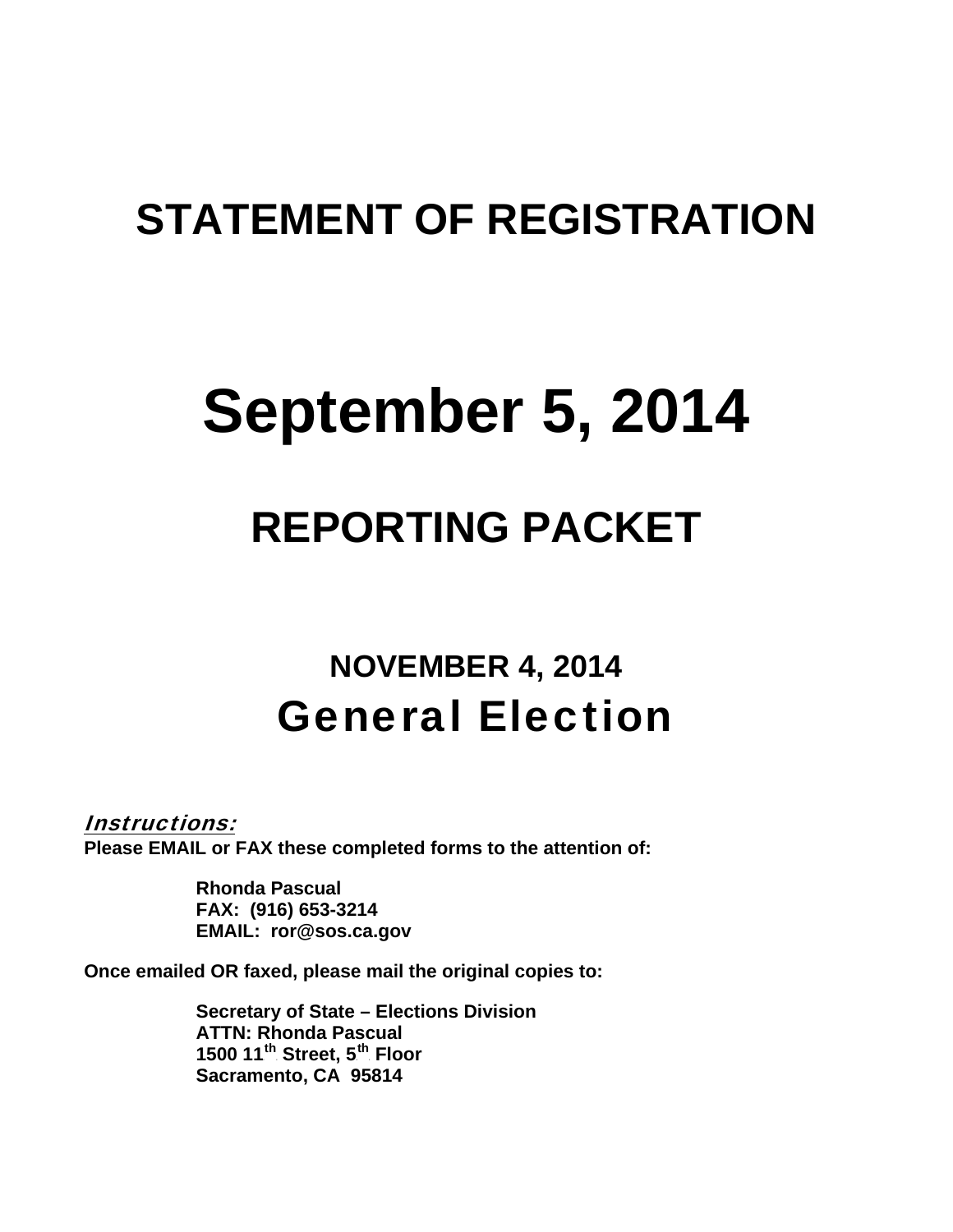# **September 5, 2014 STATEMENT OF REGISTRATION CERTIFICATION**

(Please complete and return this document when sending your voter registration data.)

## **STATEMENT OF REGISTRATION**

|        |                                        |                                                                         | Registrar of Voters, or County Clerk, of the (City, produced), Registrar of Voters, or County Clerk, of the |             |
|--------|----------------------------------------|-------------------------------------------------------------------------|-------------------------------------------------------------------------------------------------------------|-------------|
|        | and) County of ________                |                                                                         |                                                                                                             | , do hereby |
|        |                                        |                                                                         | certify pursuant to Elections Code section 2187(d)(5) that the summary statement of the                     |             |
|        |                                        |                                                                         | number of voters in the (city and) county as of September 5, 2014, is set forth as shown on                 |             |
|        | the pages affixed to this certificate. |                                                                         |                                                                                                             |             |
|        |                                        |                                                                         | We are reporting our registration data in the following format (please indicate):                           |             |
|        | SOS input forms                        |                                                                         |                                                                                                             |             |
|        |                                        | County produced summary sheets (in SOS format)                          |                                                                                                             |             |
|        |                                        | (If applicable) We have also reported our registration via CalVoter by: |                                                                                                             |             |
|        |                                        | Electronic CalVoter report file named RORDATA.TXT                       |                                                                                                             |             |
|        |                                        | Directly keyed the data into CalVoter                                   |                                                                                                             |             |
| DATED: |                                        |                                                                         | <b>Registrar of Voters or County Clerk:</b>                                                                 |             |
| This   | day of                                 | 2014                                                                    |                                                                                                             |             |

 **\_\_\_\_\_\_\_\_\_\_\_\_\_\_\_\_\_\_\_\_\_**

 $\frac{1}{2}$  , and the contract of the contract of the contract of the contract of the contract of the contract of the contract of the contract of the contract of the contract of the contract of the contract of the contract

This  $\_\_\_$  day of  $\_\_\_\_\_$ , 2014

**Deputy** 

**PUT SEAL HERE** Contact telephone #:

**Email address:**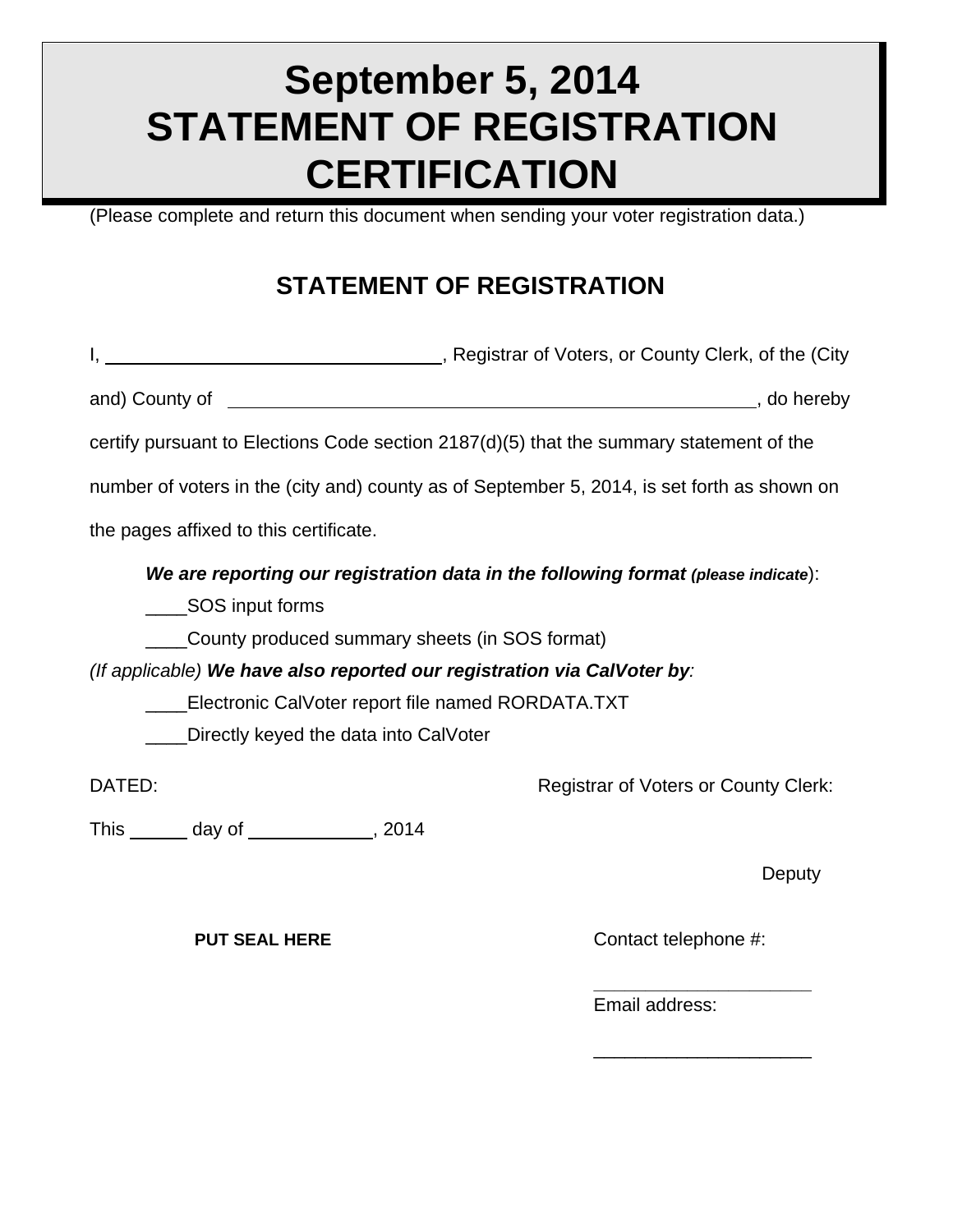#### **Number of Registered Voters in Selected Political Bodies Attempting to Qualify** *as of* **September 5, 2014**

| $\overline{\phantom{0}}$<br>$\sim$<br>INI<br>ີ |  |
|------------------------------------------------|--|

#### PLEASE EMAIL or FAX by Monday, September 15, 2014

As part of the Report of Registration, we need to report the total number of voters registered in each of these political bodies attempting qualification. **Please indicate the total number of voters, zero voters, or N/A.** 

Non-Qualified Political Body Number of Registered Voters\*

### **Political Bodies Attempting to Qualify for the June 7, 2016, Primary Election**

UCES' Clowns (UCS)…………………………………………………..

Veterans' Party of America (VPA)……………………………………..

#### **Political Bodies Attempting to Qualify for the November 8, 2016, General Election**

Constitution Party of California (CPC)..……………………………….

\*Please remember to apportion these numbers in the "Miscellaneous" column in your Statement of County Registration Statistics (in the appropriate district and city report).

At this time, these are the only parties that have notified the Secretary of State's office of their intention to qualify in 2016.